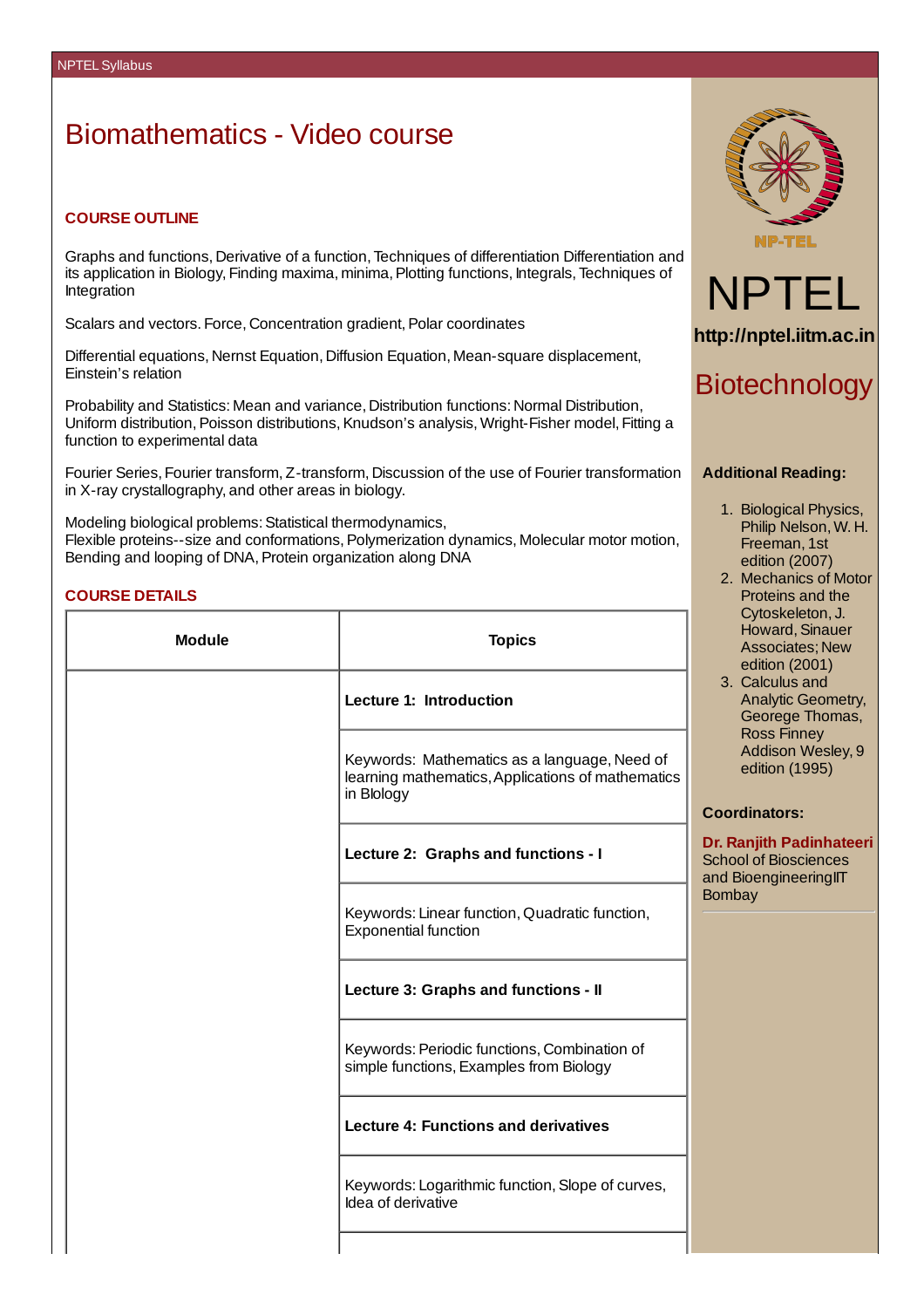|                           | <b>Lecture 5: Calculation of derivatives</b>                                                                                                                                 |
|---------------------------|------------------------------------------------------------------------------------------------------------------------------------------------------------------------------|
|                           | Keywords: Derivatives of simple functions,<br>Derivative of exponential function, Derivative of<br>sum of two functions                                                      |
|                           | Lecture 6: Differentiation and its application in<br>Biology - I                                                                                                             |
| <b>Module-I: Calculus</b> | Keywords: Product rule in differentiation,<br>Derivatives of Sine and Cosine functions, Plotting<br>derivatives, Differential calculus to understand<br>actin polymerization |
|                           | Lecture 7 : Differentiation and its application<br>in Biology - II                                                                                                           |
|                           | Keywords: Enthalpy and Entropy of a chemical<br>reaction, Growth curve, Idea of curvature                                                                                    |
|                           | Lecture 8 : Differentiation and its application<br>in Biology - III                                                                                                          |
|                           | Keywords: Curvature, Free energy, Energy of<br>spring-like protein, Maxima and Minima of a<br>function                                                                       |
|                           | Lecture 9: Differentiation and its application in<br><b>Biology - IV</b>                                                                                                     |
|                           | Keywords: Force and energy, DNA unzipping,<br>Plotting mathematical functions                                                                                                |
|                           | Lecture 10: Integration -I                                                                                                                                                   |
|                           | Keywords: Indefinite integrals, integration of simple<br>functions, Integral as "anti-derivative"                                                                            |
|                           | Lecture 11: Integration - II                                                                                                                                                 |
|                           | Keywords: Definite integrals, Integral as area<br>under a curve, Integration by parts, Finding<br>derivative and integral given a set of data points                         |
|                           |                                                                                                                                                                              |
|                           | Lecture: 12: Differential equations-I                                                                                                                                        |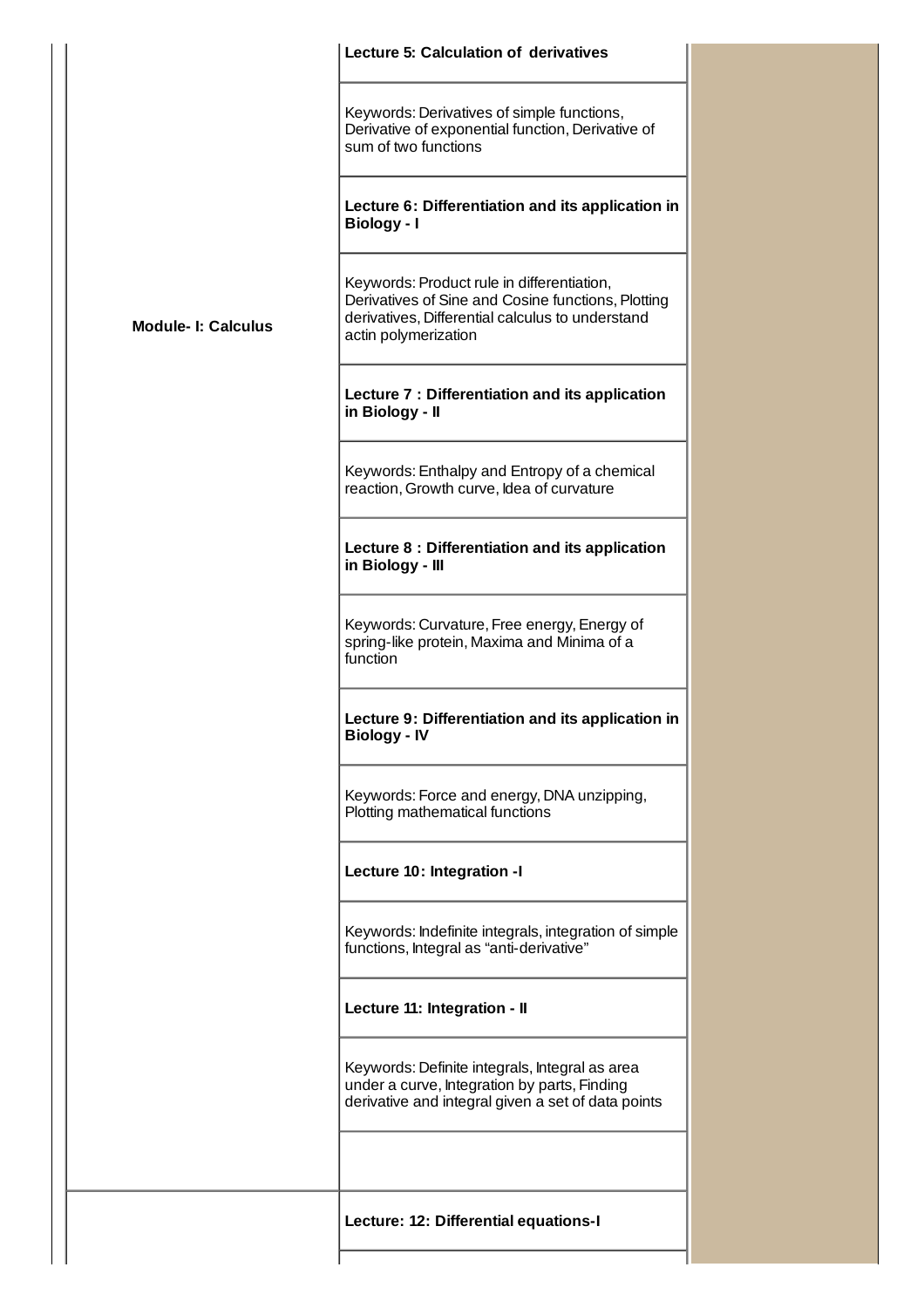| <b>Module: II: Differential Equations</b>                                   | Keywords: Simple differential equations, First order<br>differential equations, Examples: Polymerizing and<br>depolymerizing filaments, Cell growth            |
|-----------------------------------------------------------------------------|----------------------------------------------------------------------------------------------------------------------------------------------------------------|
|                                                                             | Lecture: 13: Differential equations - II                                                                                                                       |
|                                                                             | Keywords: Concentration gradient, Second order<br>differential equations. Motion of an object under<br>external force : Newton's equations                     |
|                                                                             | Lecture 14: Vectors - I                                                                                                                                        |
|                                                                             | Keywords: Physical quantities like position and<br>force as vectors, Attracting and repelling charges,<br>Vector addition                                      |
|                                                                             | Lecture 15: Vectors - II                                                                                                                                       |
| <b>Module III: Vectors</b>                                                  | Keywords: Calculation of forces in a system of<br>charges, Calculation of magnitude and direction of<br>a vector, Unit vectors, Calculation of resultant force |
|                                                                             | Lecture 16: Vectors - III                                                                                                                                      |
|                                                                             | Keywords: Dot product and cross product, Polar<br>coordinate system, Gradient of a scalar                                                                      |
| <b>Module IV: Applications of calculus</b><br>and vector algebra in biology | Lecture 17: Nernst equation                                                                                                                                    |
|                                                                             | Keywords: Potential difference across a<br>membrane, Flow of ions due to diffusion, Flow of<br>ions due to electrostatic interactions                          |
|                                                                             | Lecture 18: Diffusion-I: Diffusion equation                                                                                                                    |
|                                                                             | Keywords: Continuity equation, Diffusion equation,<br>Mean-square position                                                                                     |
|                                                                             | Lecture 19: Diffusion - II: Mean-square<br>displacement                                                                                                        |
|                                                                             | Keywords: Mean-square displacement, Derivation<br>of mean-square displacement, Mean-square<br>distance scaling with time, Diffusion timescale                  |
|                                                                             | Lecture 20: Diffusion-III: Einstein's relation                                                                                                                 |
|                                                                             |                                                                                                                                                                |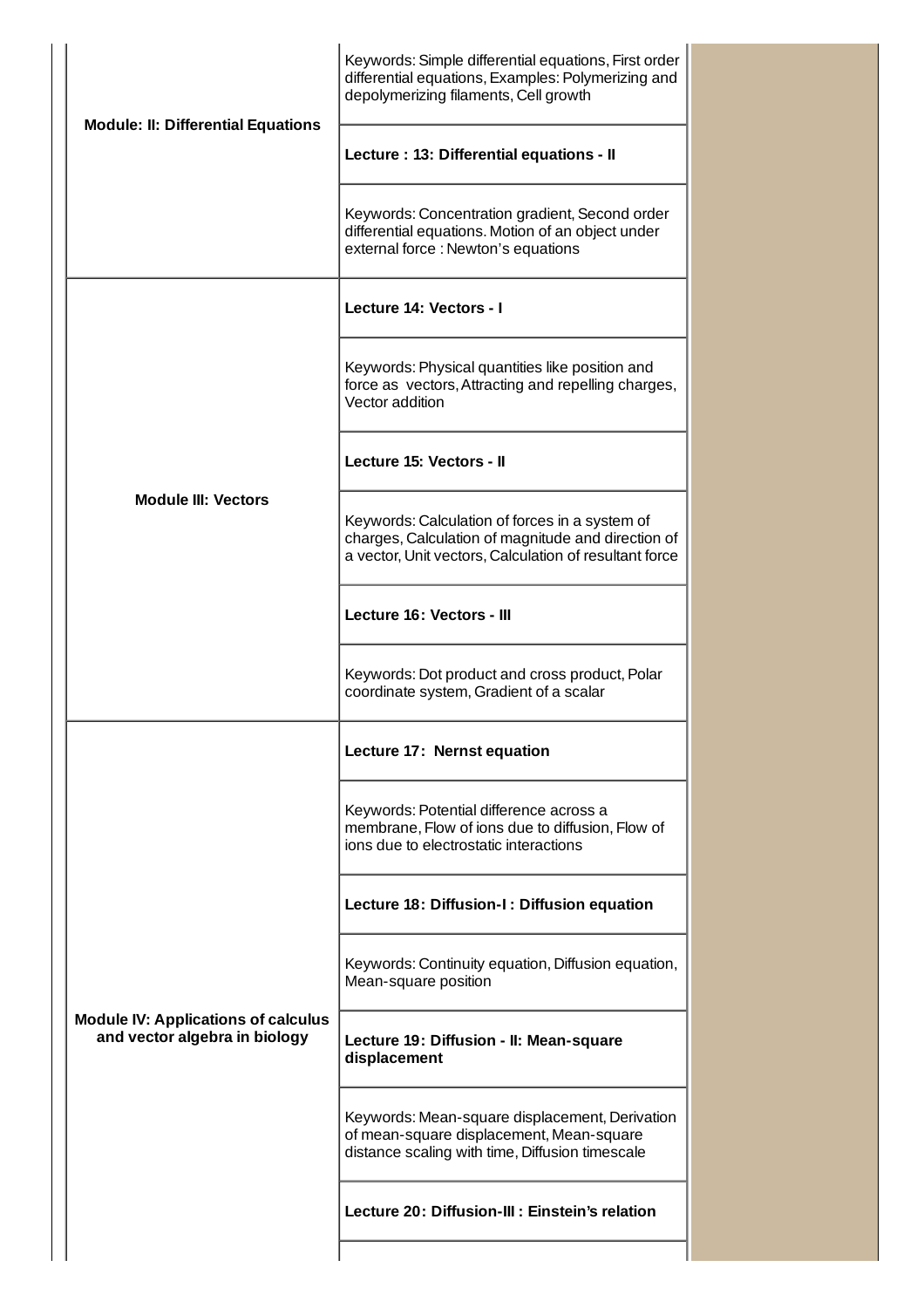|                                                           | Keywords: Mean displacement, Diffusion<br>coefficient, Einstein's relation, Diffusion under<br>external field                                                               |
|-----------------------------------------------------------|-----------------------------------------------------------------------------------------------------------------------------------------------------------------------------|
| <b>Module V: Probability and statistics</b><br>in Biology | Lecture 21: Statistics: Mean and variance                                                                                                                                   |
|                                                           | Keywords: Introduction to statistics,<br>Mean/Average, Variance, Standard deviation                                                                                         |
|                                                           | <b>Lecture 22: Statistics: Distribution function</b>                                                                                                                        |
|                                                           | Keywords: Introduction to distribution functions,<br>Normal distribution, Examples from biology: End-<br>to-end vector distribution of DNA, Concentration<br>distribution   |
|                                                           | <b>Lecture 23: Understanding Normal</b><br>distribution                                                                                                                     |
|                                                           | Keywords: Gaussian function, Peak as average of<br>normal distribution, Width of a Gaussian and<br>standard deviation                                                       |
|                                                           | Lecture 24: Fitting a function to experimental<br>data                                                                                                                      |
|                                                           | Keywords: Linear fit, Least-square fit, Errors                                                                                                                              |
|                                                           | Lecture 25: Size of a flexible protein:<br><b>Simplest model</b>                                                                                                            |
|                                                           | Keywords: Flexible protein chain, End-to-end<br>distance, End-to-end distance scaling with<br>polymer length, Random walk, Normal distribution,<br>Exponential distribution |
|                                                           | <b>Lecture 26: Uniform and Poisson</b><br>distributions; Knudson's analysis                                                                                                 |
|                                                           | Keywords: Uniform distribution, Poisson<br>distribution, Knudson's analysis of retinoblastoma<br>patients, Poisson statistics and tumor                                     |
|                                                           | <b>Lecture 27: Fourier Series-I</b>                                                                                                                                         |
|                                                           | Keywords: Introduction to Fourier series, Fourier<br>coefficients, Calculation of Fourier series for simple<br>functions, Sum of periodic functions                         |
|                                                           |                                                                                                                                                                             |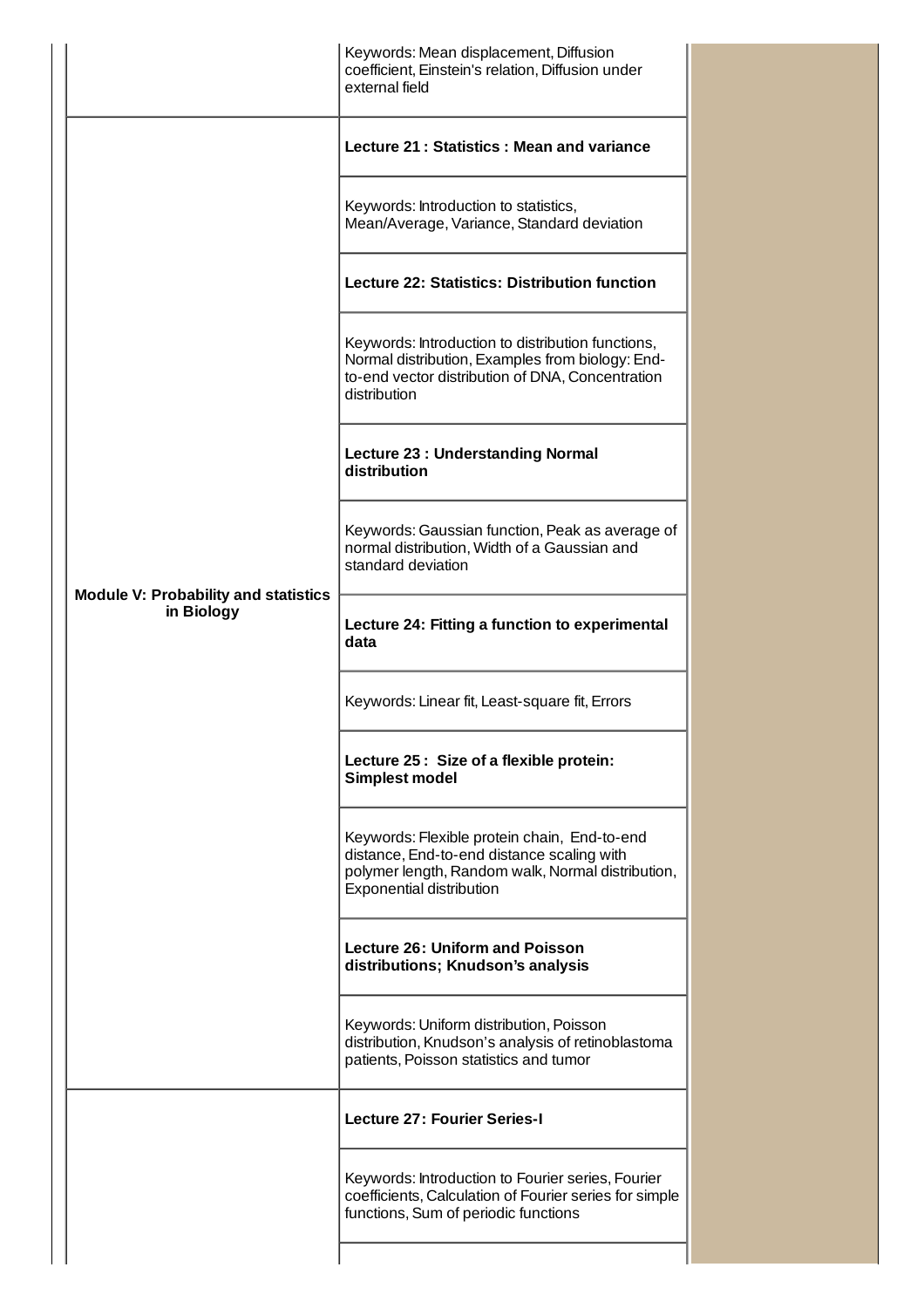|                                                                  | <b>Lecture 28: Fourier Series-II</b>                                                                                                                                                                                       |
|------------------------------------------------------------------|----------------------------------------------------------------------------------------------------------------------------------------------------------------------------------------------------------------------------|
| <b>Module VI: Fourier series and</b><br><b>Fourier transform</b> | Keywords: Fourier coefficients with more<br>examples, Calculation of Fourier series for square-<br>wave-like function, Learning Fourier series by<br>plotting functions                                                    |
|                                                                  | <b>Lecture 29: Fourier transform</b>                                                                                                                                                                                       |
|                                                                  | Keywords: Introduction to Fourier transform,<br>Fourier space, Inverse Fourier transform,<br>Application of Fourier transform: X-ray<br>crystallography, structure studies of proteins, Z-<br>transform                    |
|                                                                  | Lecture 30: Master equation: Polymerization<br>dynamics, Molecular motor motion                                                                                                                                            |
| Module VII: Mathematical models in<br>biology                    | Keywords: Simple model for polymerization<br>depolymerization dynamics, Simple model for<br>molecular motor motion, Biased walk, Growth<br>velocity of polymerizing filaments, Master equation,<br>Solving master equation |
|                                                                  | Lecture 31: Evolution: Simplest model                                                                                                                                                                                      |
|                                                                  | Keywords: Wright-Fisher model, Simplest model in<br>population genetics/evolution, Binomial distribution,<br><b>Fyolution</b>                                                                                              |
| <b>Module VIII: Tutorials</b>                                    | Lecture 32: Tutorial - I                                                                                                                                                                                                   |
|                                                                  | Keywords: Microtubule dynamics, Dynamic<br>instability, application of functions and derivatives,<br>Enzyme kinetics                                                                                                       |
|                                                                  | Lecture 33: Tutorial-II                                                                                                                                                                                                    |
|                                                                  | Keywords: Vectors, Pulling chromosome, Diffusion<br>coefficient, Integral of a Gaussian function                                                                                                                           |
|                                                                  | Lecture 34: Temperature, Energy and Entropy                                                                                                                                                                                |
|                                                                  | Keywords: Definition of temperature, Definition of<br>internal energy, Definition of entropy, Calculation of<br>entropy, entropy of a flexible protein                                                                     |
|                                                                  | Lecture 35: Partition function, Free energy                                                                                                                                                                                |
|                                                                  |                                                                                                                                                                                                                            |